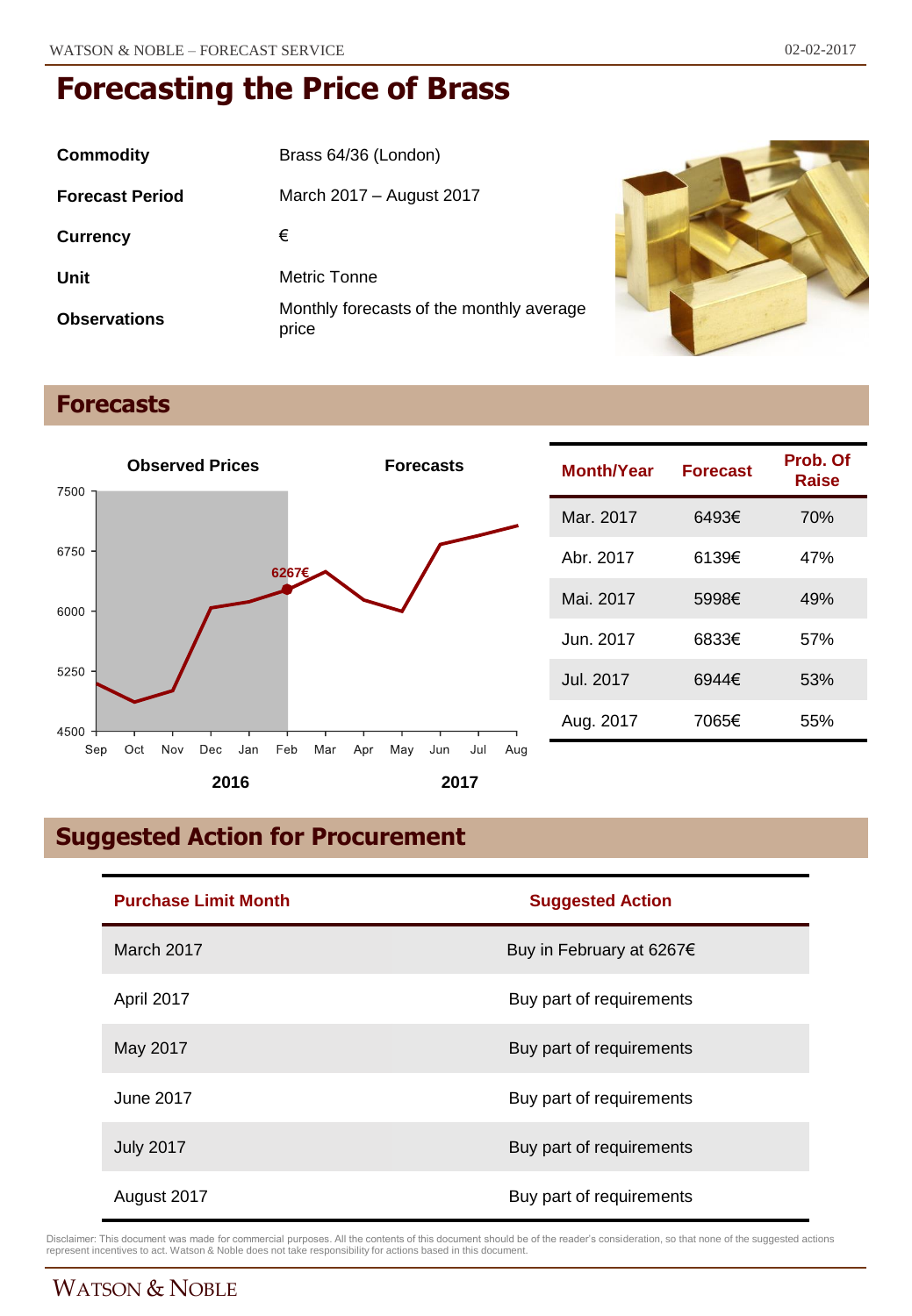# **Impact Analysis: One Month Forecast**



Our algorithm forecasts a higher price of Brass in one month: it is expectable that the price increases 3,60% from 6267€ to 6493€ until the beginning of March.

#### **Indices of Factors**



#### **Interpretation**

- **Decrease of Supply:** Positive pressure of the Supply index
- **Increase of Demand:** Positive pressure of the Demand index
- Positive pressure of the index of Brass
- Slightly positive pressure of the index of variables representing the market upstream
- **Positive pressure of the index of variables** representing the market downstream
- **Considerably positive pressure of the financial index**
- Positive pressure of other commodities and other factors
- **Focus on UK, Euro, and US**

#### **Impact per Country**



Disclaimer: This document was made for commercial purposes. All the contents of this document should be of the reader's consideration, so that none of the suggested actions<br>represent incentives to act. Watson & Noble does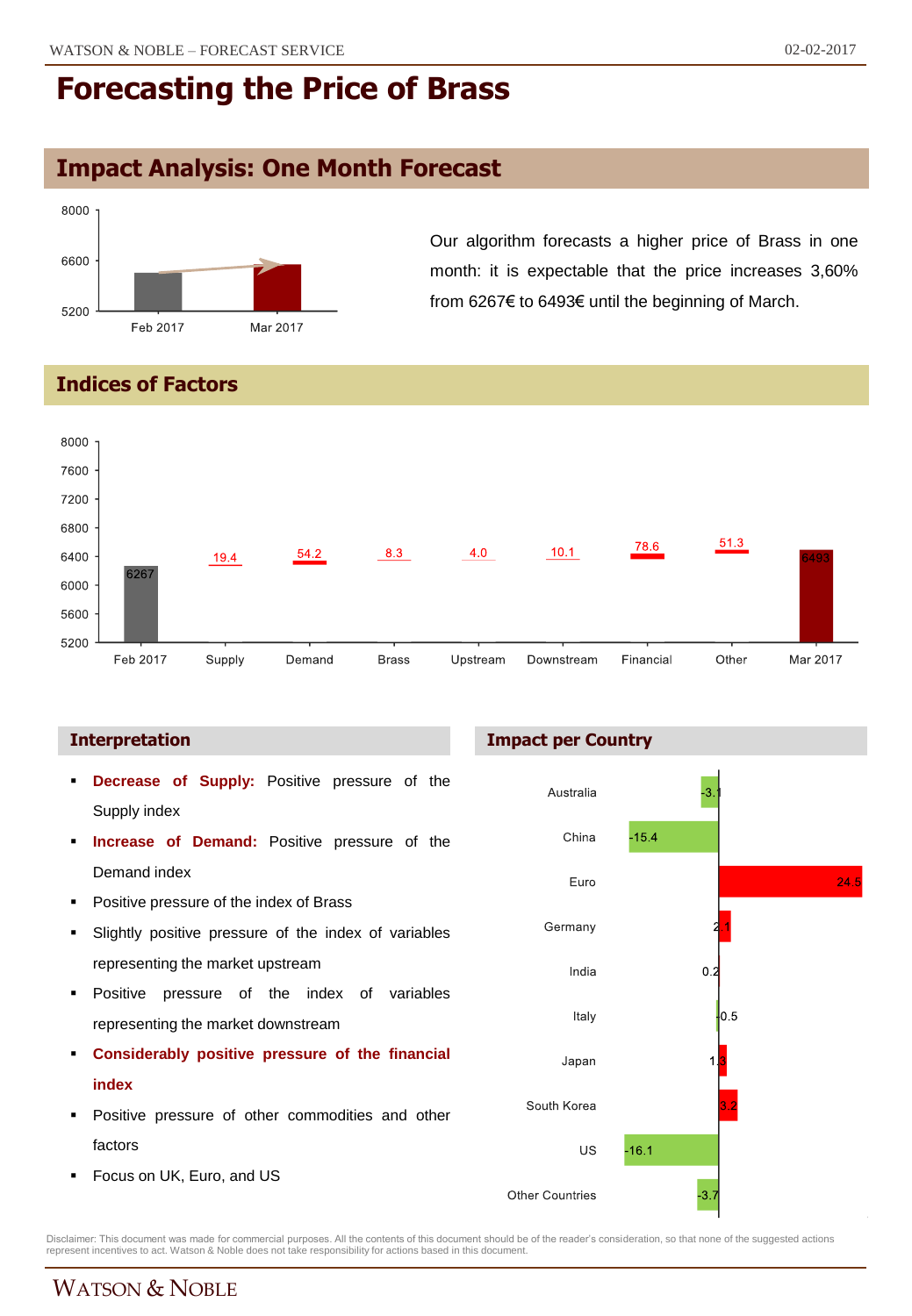# **Impact Analysis: Two Months Forecast**



Our algorithm forecasts a lower price of Brass in two months: it is expectable that the price decreases 2,03% from 6267€ to 6139€ until the beginning of April.

### **Indices of Factors**



- **Increase of Supply:** Negative pressure of the Supply index
- **Decrease of Demand:** Negative pressure of the Demand index
- Negative pressure of the index of Brass
- Negative pressure of the index of variables representing the market upstream
- Negative pressure of the index of variables representing the market downstream
- Slightly negative pressure of the financial index
- **Considerably negative pressure of other commodities and other factors**
- Focus on US, UK, and Mexico

#### **Interpretation Impact per Country**



Disclaimer: This document was made for commercial purposes. All the contents of this document should be of the reader's consideration, so that none of the suggested actions<br>represent incentives to act. Watson & Noble does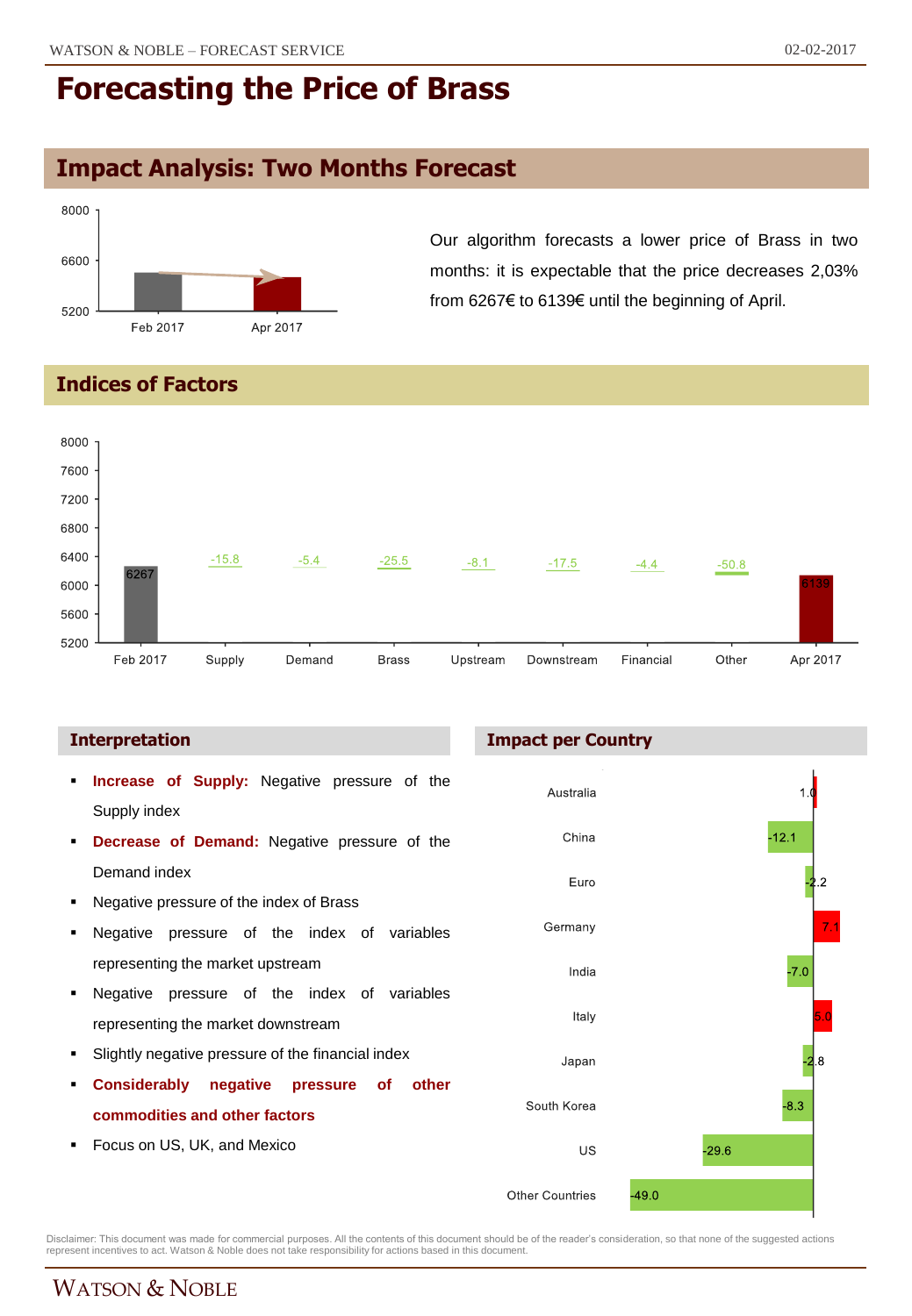# **Impact Analysis: Three Months Forecast**



Our algorithm forecasts a lower price of Brass in three months: it is expectable that the price decreases 4,29% from 6267€ to 5998€ until the beginning of May.

#### **Indices of Factors**



- **Increase of Supply:** Negative pressure of the Supply index
- **Decrease of Demand:** Negative pressure of the Demand index
- Negative pressure of the index of Brass
- Slightly positive pressure of the index of variables representing the market upstream
- Negative pressure of the index of variables representing the market downstream
- Positive pressure of the financial index
- **Considerably negative pressure of other commodities and other factors**
- Focus on China, US, and UK

#### **Interpretation Impact per Country**



Disclaimer: This document was made for commercial purposes. All the contents of this document should be of the reader's consideration, so that none of the suggested actions<br>represent incentives to act. Watson & Noble does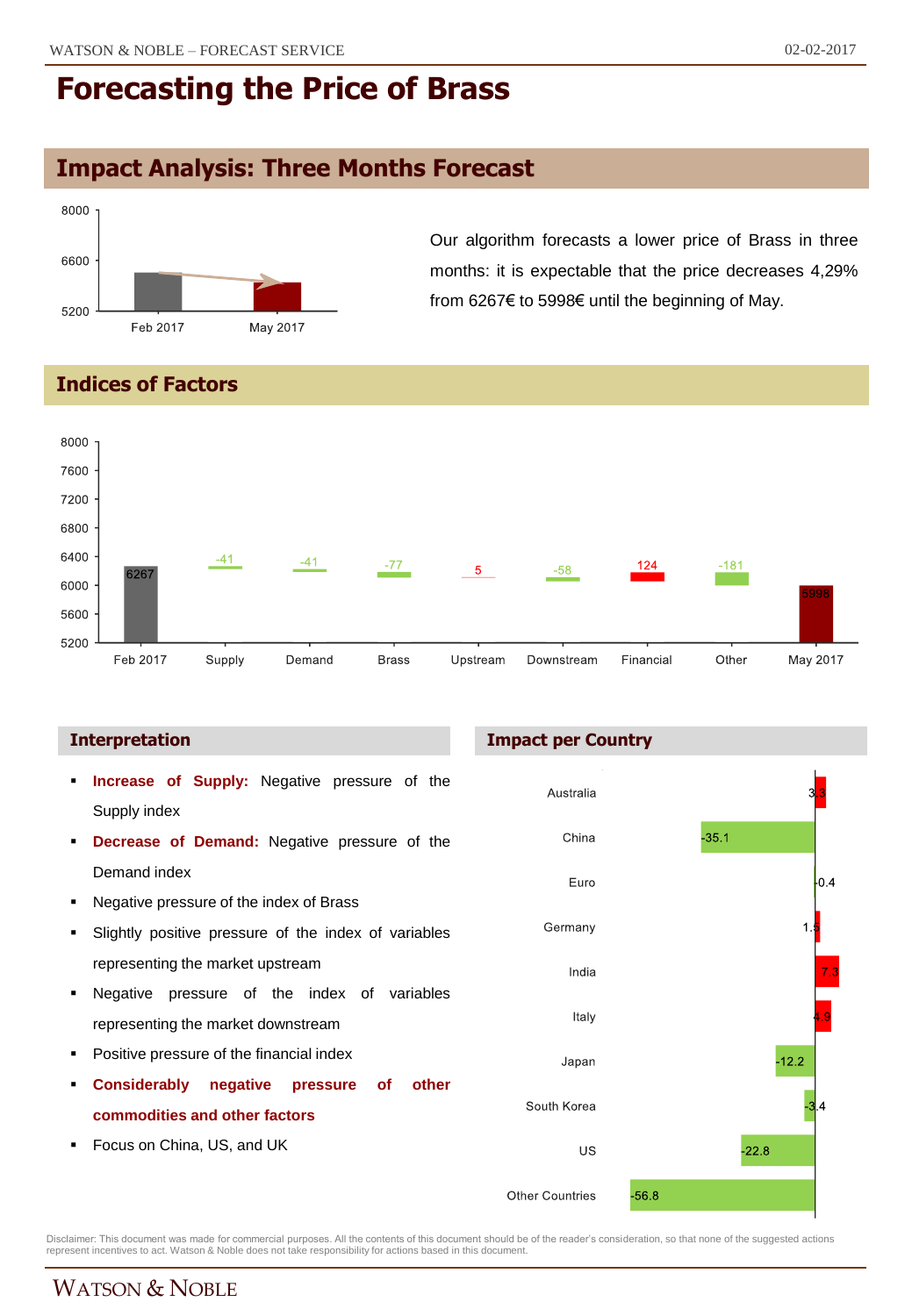# **Impact Analysis: Four Months Forecast**



Our algorithm forecasts a higher price of Brass in four months: it is expectable that the price increases 9,03% from 6267€ to 6833€ until the beginning of June.

#### **Indices of Factors**



#### **Interpretation Impact per Country**

- **Decrease of Supply:** Positive pressure of the Supply index
- **Increase of Demand:** Positive pressure of the Demand index
- Slightly negative pressure of the index of Brass
- Positive pressure of the index of variables representing the market upstream
- **Positive pressure of the index of variables** representing the market downstream
- Positive pressure of the financial index
- Negative pressure of other commodities and other factors
- Focus on UK, US, and Netherlands



Disclaimer: This document was made for commercial purposes. All the contents of this document should be of the reader's consideration, so that none of the suggested actions<br>represent incentives to act. Watson & Noble does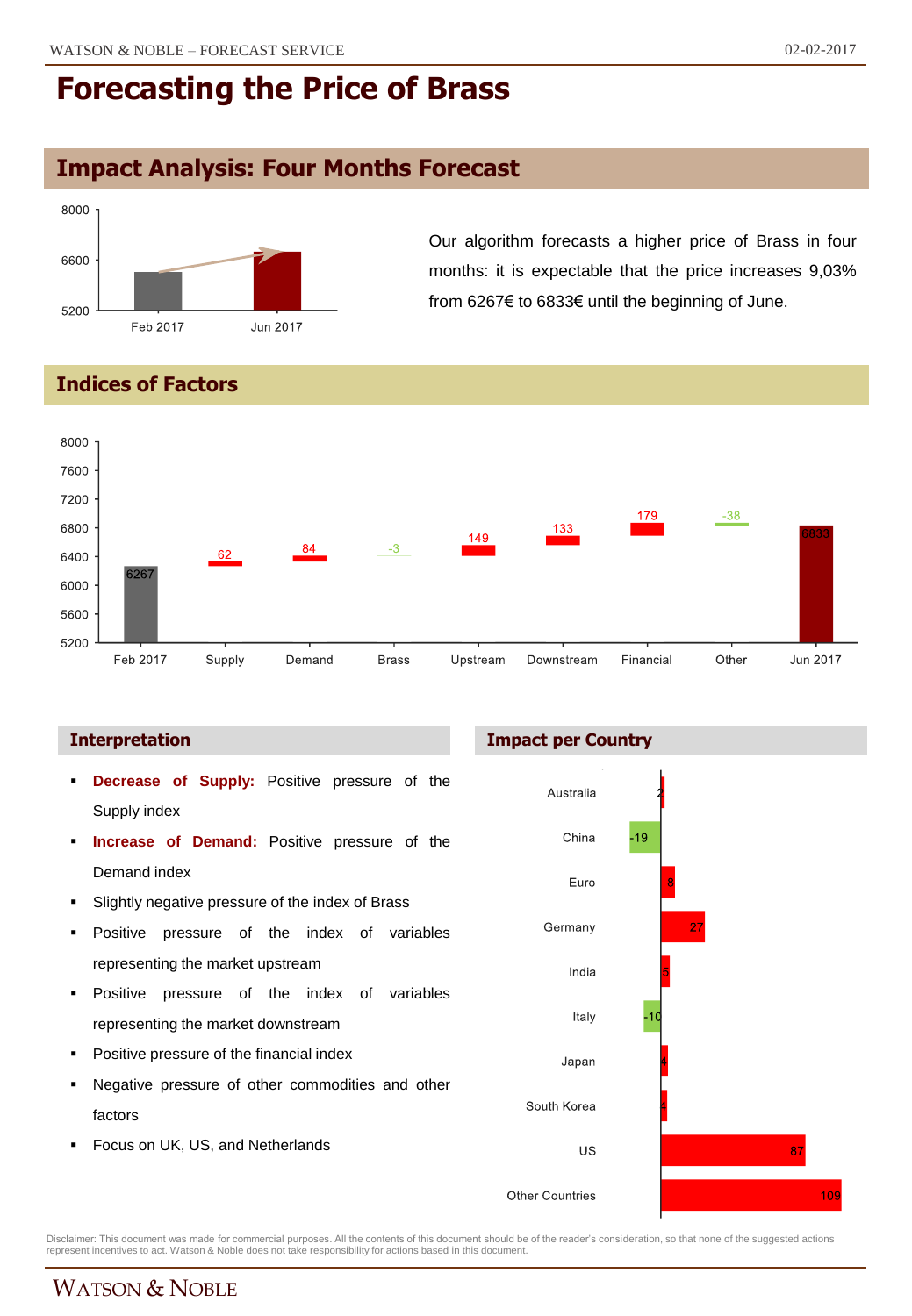# **Impact Analysis: Five Months Forecast**



Our algorithm forecasts a higher price of Brass in five months: it is expectable that the price increases 10,80% from 6267€ to 6944€ until the beginning of July.

### **Indices of Factors**



- **Decrease of Supply:** Positive pressure of the Supply index
- **Considerable increase of Demand**: Positive pressure of the Demand index
- Slightly positive pressure of the index of Brass
- **Considerably positive pressure of the index of variables representing the market upstream**
- **Positive pressure of the index of variables** representing the market downstream
- **Considerably positive pressure of the financial index**
- Negative pressure of other commodities and other factors
- Focus on UK, US, and Netherlands

#### **Interpretation Impact per Country**



Disclaimer: This document was made for commercial purposes. All the contents of this document should be of the reader's consideration, so that none of the suggested actions<br>represent incentives to act. Watson & Noble does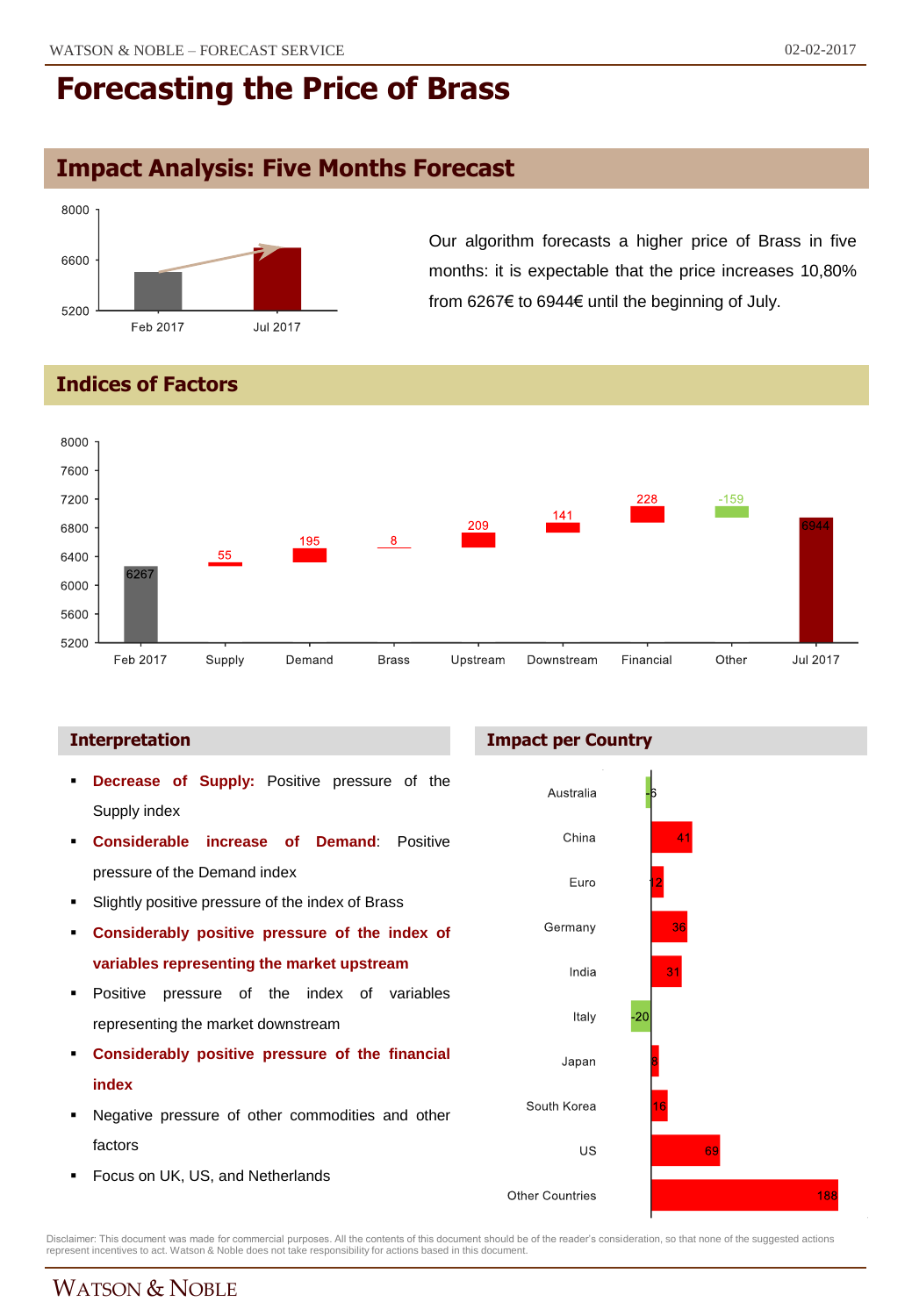# **Impact Analysis: Six Months Forecast**



Our algorithm forecasts a higher price of Brass in six months: it is expectable that the price increases 12,72% from 6267€ to 7065€ until the beginning of August.

### **Indices of Factors**



- **Decrease of Supply:** Positive pressure of the Supply index
- **Considerable increase of Demand:** Positive pressure of the Demand index
- Slightly positive pressure of the index of Brass
- **Considerably positive pressure of the index of variables representing the market upstream**
- **Positive pressure of the index of variables** representing the market downstream
- Positive pressure of the financial index
- Negative pressure of other commodities and other factors
- Focus on UK, US, and France





Disclaimer: This document was made for commercial purposes. All the contents of this document should be of the reader's consideration, so that none of the suggested actions<br>represent incentives to act. Watson & Noble does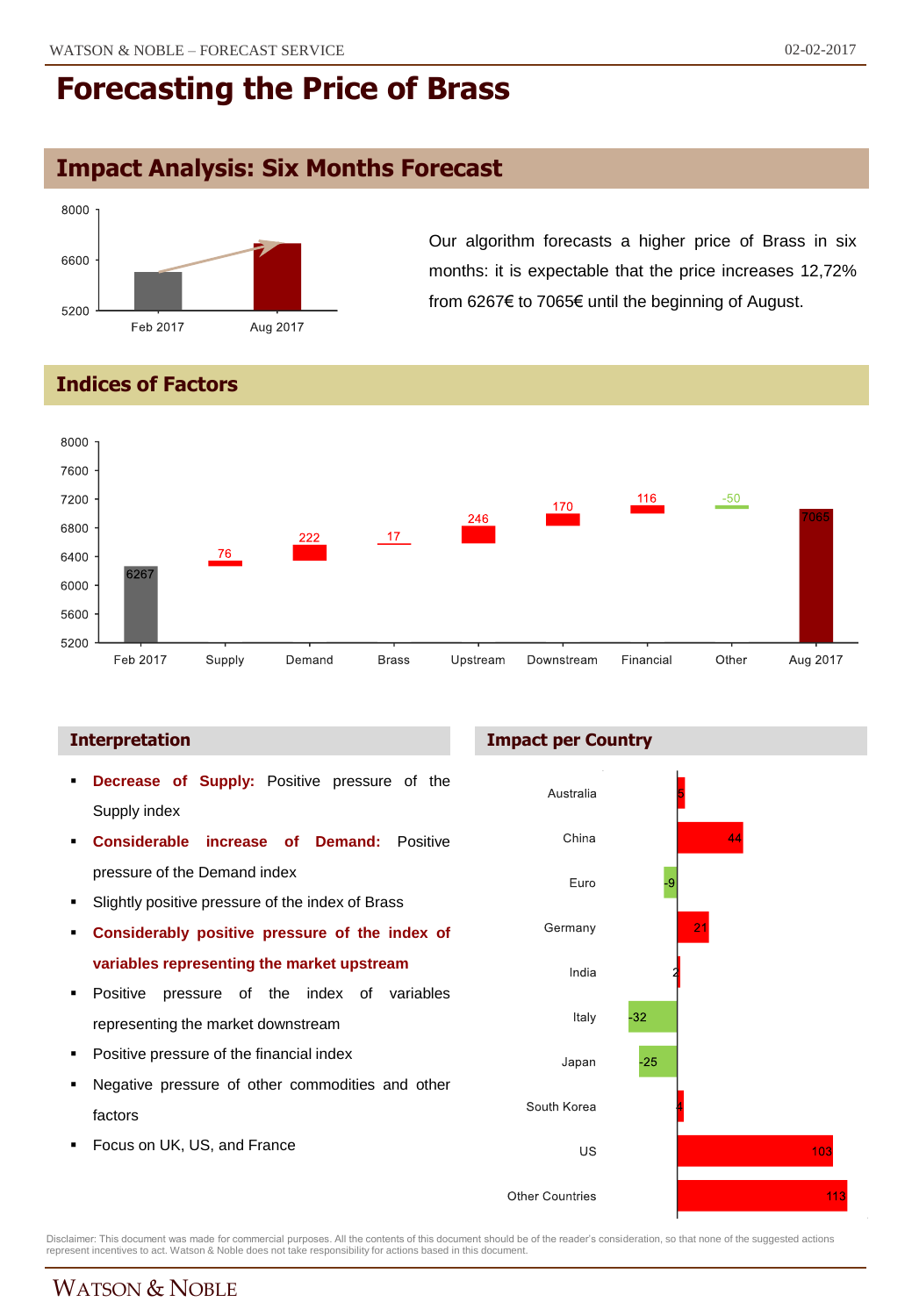## **APPENDIX I – Technical Explanation of the Impact Analysis**

In this appendix, we explain the impact analysis of the factors that most contribute for our forecasts.

This Impact Analysis is conducted individually for **each time horizon**, allowing for a distinction between the indices of variables that contribute for our forecasts at short and medium run.

For each time horizon, our analysis has **two components**: first, we present the impact of variables grouped by **indices of factors**; second we present the impact of variables grouped by **indices of countries.**

### **Indices of Factors**

**Indices of factors** are indices of the weighted contributions of the variables grouped in those factors.

**Supply Index:** composed of macroeconomic variables of the producing and exporting countries. It includes variables such as production, exchange rates, inflation, monetary policy, and wages. For example, an increase in wages implies higher production costs which should (in linear, general, and *ceteris paribus* terms) generate an incentive to increase prices;

**Demand index:** composed of macroeconomic variables of the consuming and importing countries. It includes variables such as production, exchange rates, inflation, monetary policy, and wages. For example, a decrease in a consumer confidence index should (in linear, general, and *ceteris paribus* terms) increase savings and decrease demand, leading to lower prices;

**Brass Index**: composed of variables related to Brass. It includes variables such as the price of Brass in different regions of the world and exports, imports, and producer prices of Brass in some countries. For example, an increase in the price of Brass in other region may imply an increase in the price of Brass in Europe due to arbitrage movements;

**Upstream index:** composed of variables related to Copper and Zinc. It includes variables such as the price and exports, imports, and producer prices of the inputs in some countries. For example, an increase in the price of Copper should (in linear, general, and *ceteris paribus* terms) generate an increase in the price of Brass;